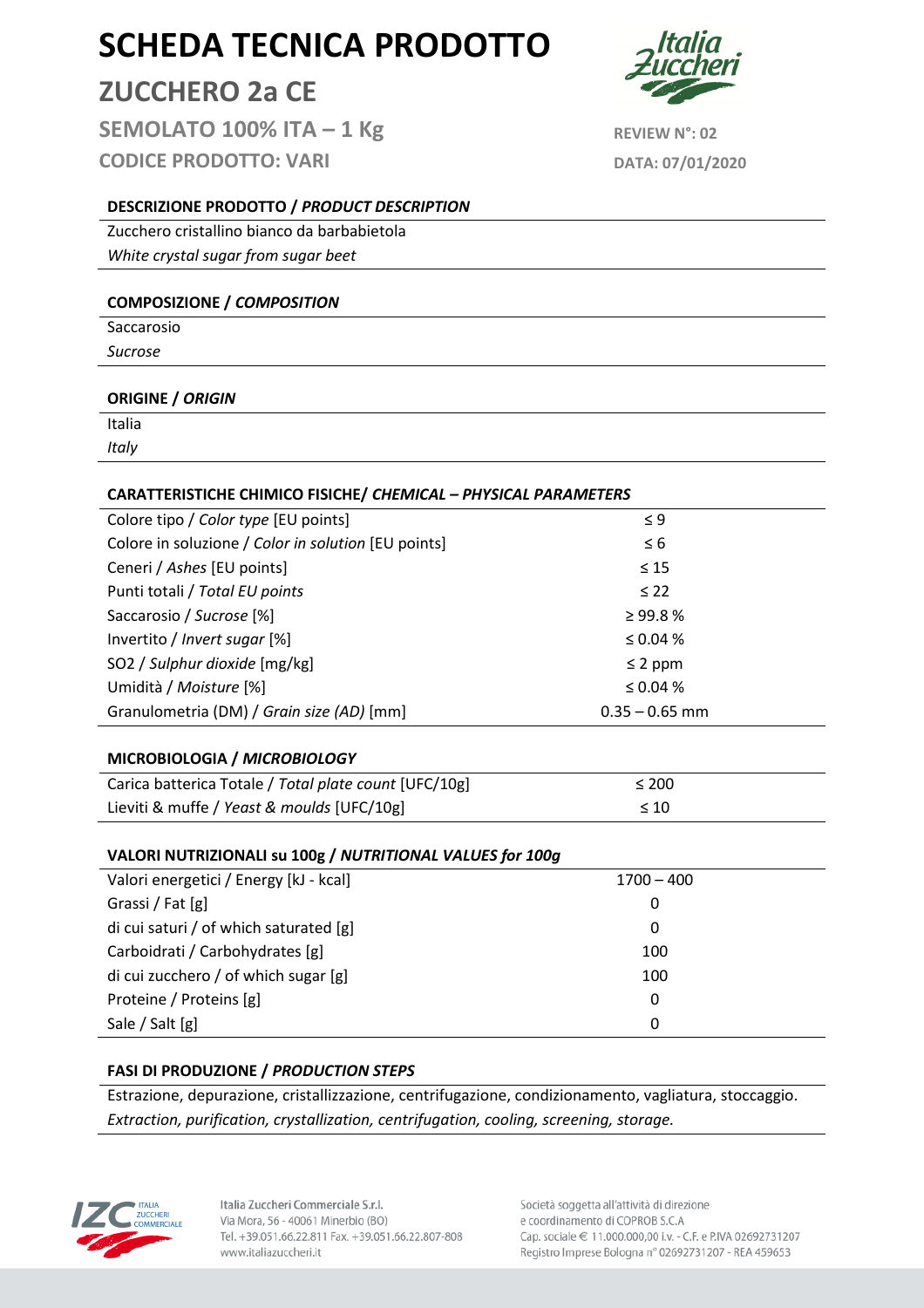ZUCCHERO 2a CE

SEMOLATO  $100\%$  ITA  $-1$  Kg REVIEW N°: 02 CODICE PRODOTTO: VARI DATA: 07/01/2020

# TMC / USE BY DATE

Lo zucchero non è soggetto a TMC in accordo con il Regolamento (UE) 1169 / 2011 allegato X. Sugar is not subject to TMC in accordance with Regulation (EU) in 1169 / 2011 Annex X.

# DESTINAZIONE D'USO / INTENDED USE

Lo zucchero può essere consumato da tutta la popolazione, ad eccezione dei diabetici. Sugar could be used from all the people, except for diabetics.

#### CONFORMITA' - HACCP/ CONFORMITY DECLARATION - HACCP

Si dichiara che lo zucchero è conforme a quanto previsto dalle Normative Comunitarie ed Italiane vigenti in materia di sicurezza ed igiene dei prodotti alimentari immessi al consumo. In particolar modo recepisce la Direttiva CEE 111/2001 sugli zuccheri destinati all'alimentazione umana e relativo Decreto Legislativo Italiano di attuazione N° 51 del 20 Febbraio 2004. Si dichiara inoltre che lo zucchero soddisfa quanto previsto dal Regolamento (CE) N° 178/2002 e dal Regolamento (CE) N° 852/2004.

We hereby declare the sugar complies with the provisions by EU and Italian regulations in force concerning safety and hygiene of food products released for consumption. Especially transposing EC Directive 111/2001 on sugars intended for human consumption and its implementation of Italian Legislative Decree N ° 51 of 20 February 2004. It also states that the sugar meets the provisions of Reg. EC N ° 178/2002 and EC Reg. N ° 852/2004.

# ALLERGENI / ALLERGENS

Si dichiara che lo zucchero non contiene ingredienti potenzialmente allergenici in accordo con la Direttiva 2003/89/CE e con il Regolamento (UE) 1169 del 25/10/2011 Annex V.

Si dichiara, inoltre, che non essendo presenti negli impianti produttivi sostanze allergeniche o cereali contenenti glutine, non sussiste il pericolo accidentale di "Cross Contamination".

We hereby declare the sugar does not contain potentially allergenic ingredients in accordance with Directive 2003/89 / EC and with Regulation (EU) in 1169 of 25/10/2011 Annex V.

We also declare that no risk of accidental Cross Contamination can occur during sugar production.

# CONTAMINANTI E ANTIPARASSITARI / CONTAMINANTS AND PESTICIDES

Si dichiara che sul campione medio dello zucchero di produzione viene eseguita l'analisi dei residui di contaminanti e antiparassitari e che non si rilevano normalmente residui anomali di prodotti contaminanti. Lo zucchero è quindi conforme a quanto previsto nei Regolamenti (CE) n. 1881/2006 e (CE) 396/2005 e successivi aggiornamenti del Parlamento europeo e del Consiglio che definisce i tenori massimi di alcuni contaminanti nei prodotti alimentari.

We hereby declare the average manufacturing sugar analysis of residual contaminants and pesticides is performed. This analysis does not normally detect abnormal residues of contaminants. Sugar is therefore in conformity with Regulation (EC) No. 1881/2006 and 396/2005 and subsequent amendments of the European Parliament and of the Council.



Italia Zuccheri Commerciale S.r.l. Via Mora, 56 - 40061 Minerbio (BO) Tel. +39.051.66.22.811 Fax. +39.051.66.22.807-808 www.italiazuccheri.it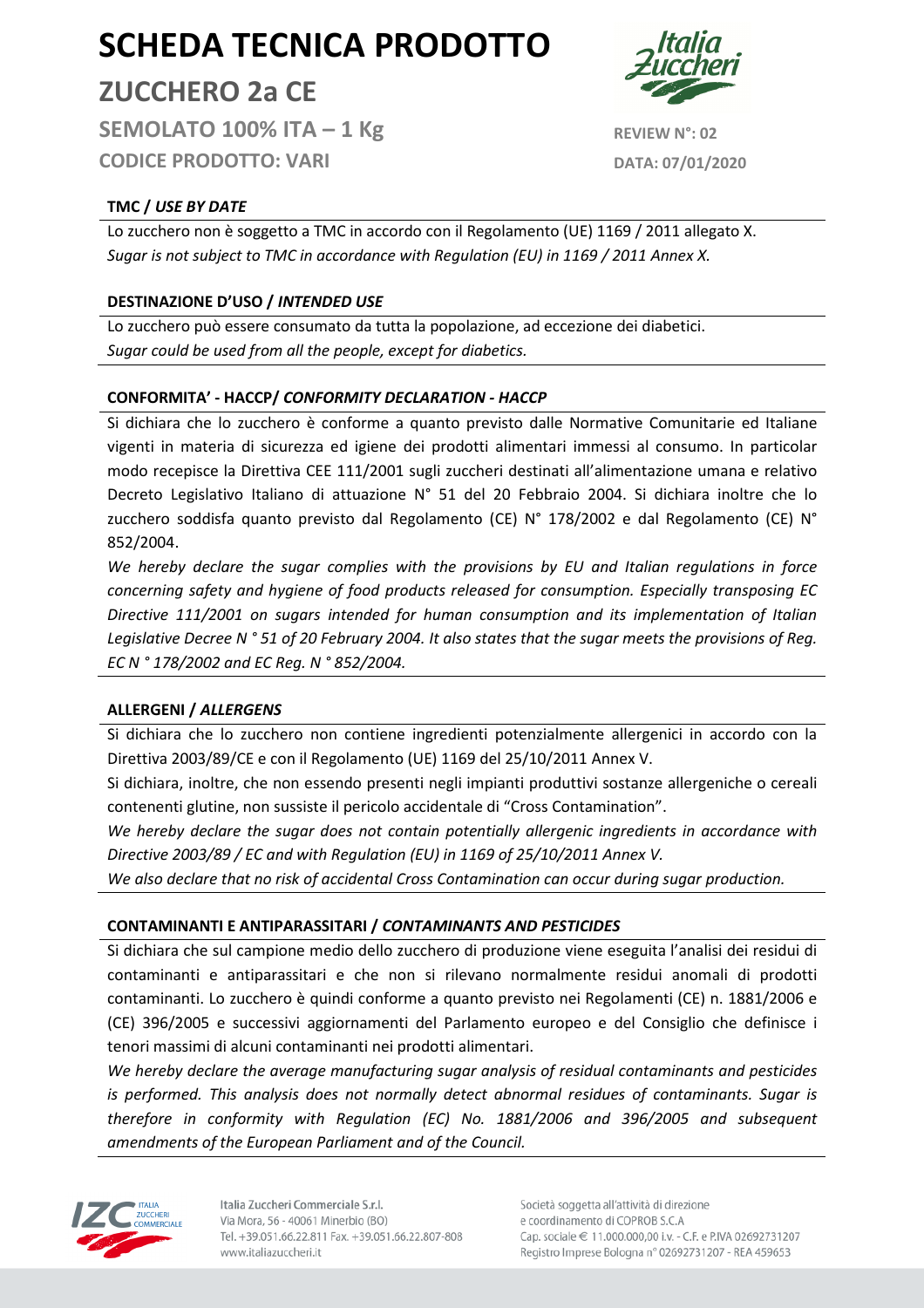ZUCCHERO 2a CE

SEMOLATO  $100\%$  ITA  $-1$  Kg REVIEW N°: 02 CODICE PRODOTTO: VARI DATA: 07/01/2020

# RADIAZIONI IONIZZANTI / IONIZING RADIATIONS

Si dichiara che lo zucchero non ha subito trattamenti ionizzanti. We hereby declare the sugar has been not undergone ionizing treatments.

#### HALAL

Si dichiara che lo zucchero soddisfa i requisiti HALAL - adatto ad una dieta HALAL. We hereby declare the sugar meets the requirements of Halal standard - suitable for an Halal diet.

# DICHIARAZIONE VEGANA / VEGAN STATEMENT

Si dichiara che lo zucchero è adatto ad una dieta Vegetariana – Vegana. It declares the sugar is suitable for a Vegetarian - Vegan diet.

# DICHIARAZIONE OGM / GMO STATEMENT

Si dichiara che lo zucchero non è ottenuto da materia prima geneticamente modificata e non richiede etichettatura GMO in accordo con la Normativa Europea: Regulation (EC) 1829/2003 on "genetically modified food & feed" , Regulation (EC) N° 1830/2003 on "traceability and labeling of food and feed products produced from genetically modified organisms".

We hereby declare the sugar is not obtained from genetically modified organisms and therefore is not subjected to legal requirements regarding not GMO labelling according to Regulation (EC)  $N^{\circ}$ 1829/2003 of the European Parliament and of the Council of the 22 September 2003 on "genetically modified food & feed" and the regulation (EC) N° 1830/2003 of the European Parliament and of the Council of the 22 September 2003 concerning the "traceability and labeling of food and feed products produced from genetically modified organisms".

#### CONFORMITA' IMBALLAGGI / PACKAGING CONFORMITY

| Regolamento CE n. 1935/2004                 | EC Regulation no. 1935/2004                  |  |  |  |
|---------------------------------------------|----------------------------------------------|--|--|--|
| Direttiva 94/62/CE e successive modifiche   | Directive 94/62 / EC as amended              |  |  |  |
| DPR 777/82 e successivi aggiornamenti e     | Presidential Decree 777/82 and subsequent    |  |  |  |
| modifiche                                   | updates and changes                          |  |  |  |
| previsto dal:                               | We hereby declare the sugar complies with:   |  |  |  |
| Regolamento (UE) n. 10/2011 e successive    | Regulation (EU) No. 10/2011 and successive   |  |  |  |
| modifiche Regolamento (UE) 1183/2012        | amendments Council Regulation (EU) 1183/2012 |  |  |  |
| Regolamento CE n. 2023/2006                 | EC Regulation no. 2023/2006                  |  |  |  |
| Si dichiara che lo zucchero rispetta quanto |                                              |  |  |  |

#### CONDIZIONI DI CONSERVAZIONE / STORAGE CONDITIONS

Immagazzinare in ambiente pulito e asciutto. Storage in a clean and dry place.



Italia Zuccheri Commerciale S.r.l. Via Mora, 56 - 40061 Minerbio (BO) Tel. +39.051.66.22.811 Fax. +39.051.66.22.807-808 www.italiazuccheri.it

Società soggetta all'attività di direzione e coordinamento di COPROB S.C.A Cap. sociale € 11.000.000,00 i.v. - C.F. e P.IVA 02692731207 Registro Imprese Bologna nº 02692731207 - REA 459653